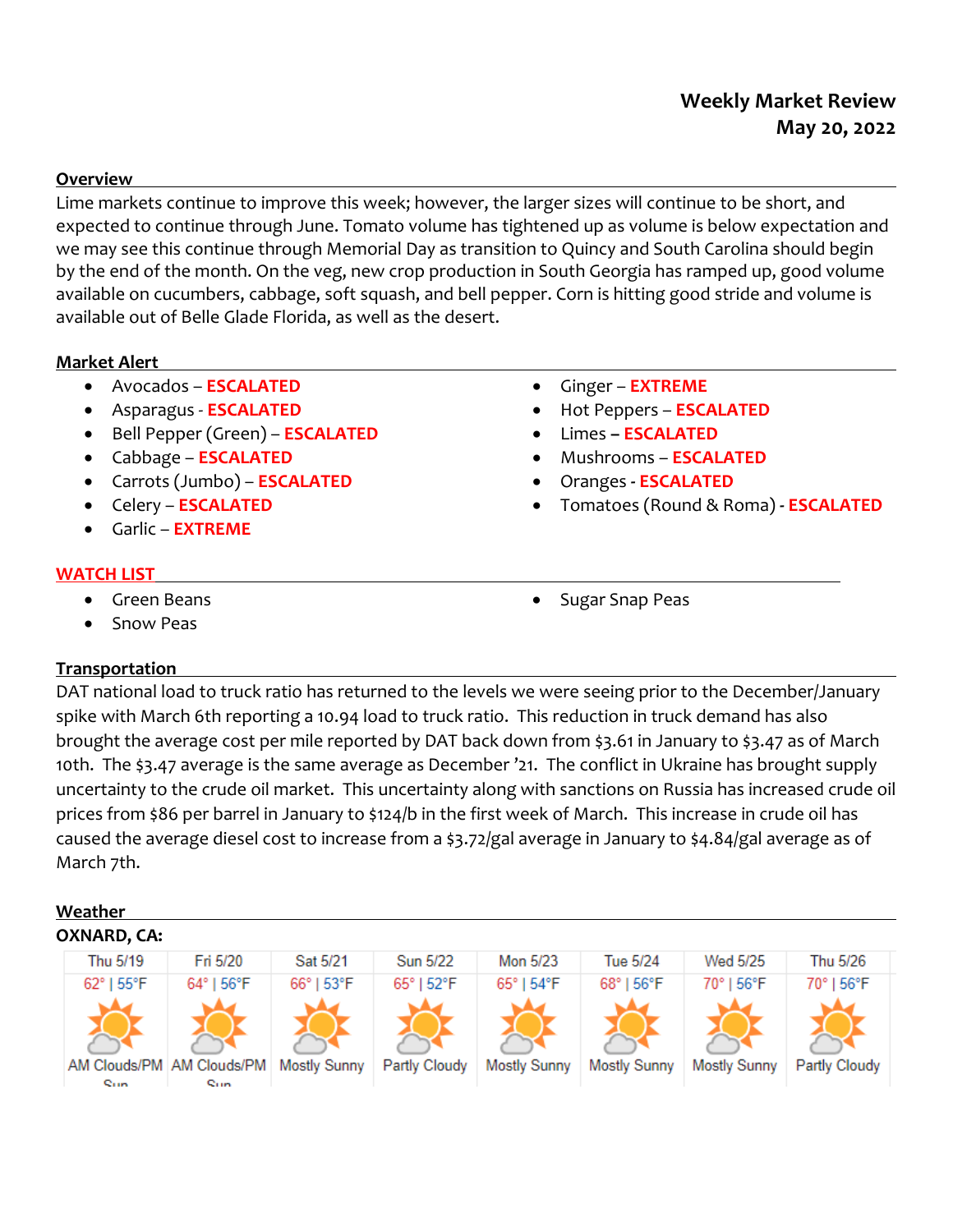**CULICAN, MX:** 

| Thu 5/19                     | Fri 5/20               | Sat 5/21                       | <b>Sun 5/22</b>          | Mon 5/23                                                                            | <b>Tue 5/24</b>        | Wed 5/25                             | Thu 5/26                 |
|------------------------------|------------------------|--------------------------------|--------------------------|-------------------------------------------------------------------------------------|------------------------|--------------------------------------|--------------------------|
| 94°   64°F                   | 94°   62°F             | 98°   62°F                     | 98°   62°F               | 96°   63°F                                                                          | 96°   64°F             | 97°   67°F                           | 99°169°F                 |
|                              |                        |                                |                          |                                                                                     |                        |                                      |                          |
| <b>Partly Cloudy</b>         | Sunny                  | Sunny                          | Sunny                    | Sunny                                                                               | Sunny                  | Sunny                                | Sunny                    |
| PALMETTO, FL                 |                        |                                |                          |                                                                                     |                        |                                      |                          |
| Thu 5/19                     | Fri 5/20               | Sat 5/21                       | <b>Sun 5/22</b>          | Mon 5/23                                                                            | <b>Tue 5/24</b>        | Wed 5/25                             | Thu 5/26                 |
| 87°   73°F                   | 85°   72°F             | 89°   73°F                     | 89°   73°F               | 90°   72°F                                                                          | 90°   73°F             | 90°   73°F                           | 89°   73°F               |
| Partly Cloudy                | Thunderstorms          | Scattered                      | <b>PM</b>                | Isolated                                                                            | <b>PM</b>              | PM                                   | <b>PM</b>                |
|                              |                        |                                |                          | Thunderstorms Thunderstorms Thunderstorms Thunderstorms Thunderstorms Thunderstorms |                        |                                      |                          |
| <b>MOULTRIE, GA</b>          |                        |                                |                          |                                                                                     |                        |                                      |                          |
| Thu 5/19                     | Fri 5/20               | Sat 5/21                       | <b>Sun 5/22</b>          | Mon 5/23                                                                            | <b>Tue 5/24</b>        | Wed 5/25                             | Thu 5/26                 |
| 94°   70°F                   | 91°   71°F             | 82°   68°F                     | 82°   68°F               | 81°   66°F                                                                          | 86°   67°F             | 88°   69°F                           | 88°   68°F               |
|                              |                        |                                |                          |                                                                                     |                        |                                      |                          |
| Partly Cloudy                | Partly Cloudy          | Scattered                      | Scattered                | Scattered<br>Thunderstorms Thunderstorms Thunderstorms Thunderstorms Thunderstorms  | РM                     | <b>PM</b>                            | Partly Cloudy            |
| JALISCO, MX:                 |                        |                                |                          |                                                                                     |                        |                                      |                          |
| Thu 5/19                     | Fri 5/20               | Sat 5/21                       | <b>Sun 5/22</b>          | Mon 5/23                                                                            | Tue 5/24               | Wed 5/25                             | Thu 5/26                 |
| 85°   57°F                   | 85°   59°F             | 88°   59°F                     | 86°   58°F               | 84°   56°F                                                                          | 85°   56°F             | 86°   59°F                           | 87°   61°F               |
|                              |                        |                                |                          |                                                                                     |                        |                                      |                          |
| Sunny                        | Sunny                  | Sunny                          | Sunny                    | Sunny                                                                               | Sunny                  | Sunny                                | Sunny                    |
| <b>COACHELLA, CA:</b>        |                        |                                |                          |                                                                                     |                        |                                      |                          |
| Thu 5/19                     | Fri 5/20               | Sat 5/21                       | <b>Sun 5/22</b>          | Mon 5/23                                                                            | <b>Tue 5/24</b>        | Wed 5/25                             | Thu 5/26                 |
| 100°   71°F                  | 96°   64°F             | $93^{\circ}$   64 $^{\circ}$ F | 96°   67°F               | 101°   71°F                                                                         | 104°   73°F            | 105°   75°F                          | 106°   75°F              |
|                              |                        |                                |                          |                                                                                     |                        |                                      |                          |
| Sunny                        | Sunny                  | Sunny                          | Sunny                    | Sunny                                                                               | Sunny                  | <b>Mostly Sunny</b>                  | <b>Mostly Sunny</b>      |
| <b>SALINAS, CA</b>           |                        |                                |                          |                                                                                     |                        |                                      |                          |
| Thu 5/19                     | Fri 5/20               | Sat 5/21                       | <b>Sun 5/22</b>          | Mon 5/23                                                                            | Tue 5/24               | Wed 5/25                             | Thu 5/26                 |
| 72°   49°F                   | 69°   47°F             | 71°   49°F                     | 72°   51°F               | 75°   53°F                                                                          | 79°   58°F             | 78°   56°F                           | 75°   55°F               |
|                              |                        |                                |                          |                                                                                     |                        |                                      |                          |
| Sunny<br>$\sigma_{\rm{c}}$ . | Sunny<br>$\sim$ $\sim$ | Sunny<br>$  -$                 | Partly Cloudy<br>$=$ $-$ | Sunny<br>$=$ $n +$                                                                  | Sunny<br>$\sim$ $\sim$ | <b>Mostly Sunny</b><br>$\sim$ $\sim$ | Partly Cloudy<br>$=$ $-$ |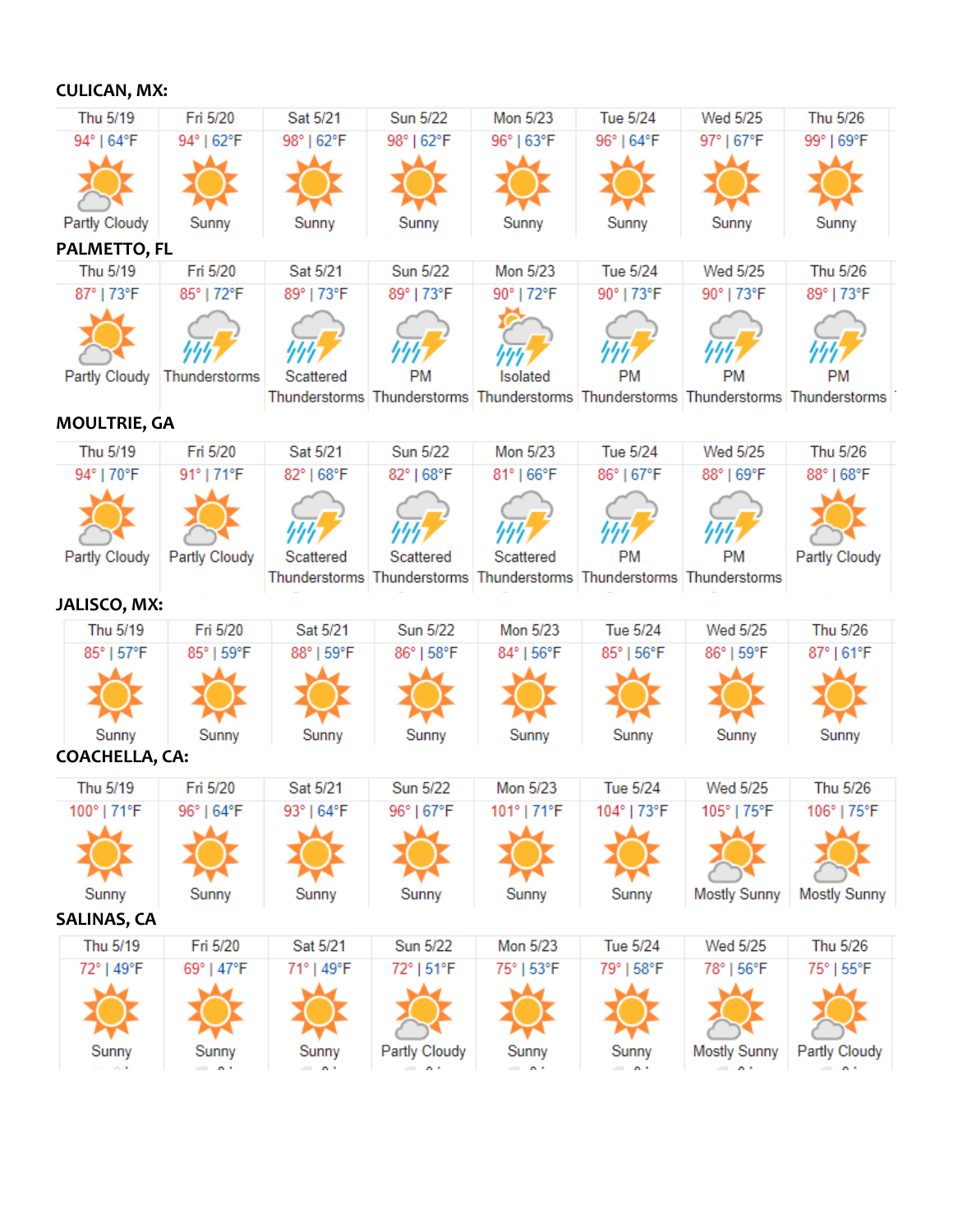| <b>Good Buys</b> |                              |                                                       |
|------------------|------------------------------|-------------------------------------------------------|
| <b>Commodity</b> | <b>Market Update</b>         | <b>Expert Tip</b>                                     |
| Zucchini and     | Excellent supply and quality | Summer squash is the perfect side dish option and     |
| Yellow Squash    | available out of Florida,    | such a versatile veg! From grilling and baking to     |
|                  | South Georgia, and Crossing  | frying and braising, there are so many things you can |
|                  | through Nogales. California  | do with zukes and yellow squash! Try slicing them     |
|                  | is about 10 days from        | into fry like shapes, and coating them with panko     |
|                  | scratching new crop.         | breadcrumbs, you can then put these in the air frying |
|                  |                              | or bake and it is a great take on your traditional    |
|                  |                              | potato fry!                                           |

# **Fruits & Vegetables**

**Avocados: ESCALATED** Total volumes to the U.S. closed at 42.6 million pounds for last week, a 5% reduction from the previous week. With a lighter harvest out of Mexico for the past two weeks, the market continues to adjust, but not necessarily the way shippers anticipated. Currently, field pricing is onthe-rise as the amount of small fruit available has tightened. For months, the smaller size curve out of Mexico and California supported the industry sizing down to maximize per each cost. However, the demand for smaller fruit is keeping this market elevated. The California harvest remains in full swing. Exceptional quality fruit continues to be harvested and packed daily. Good supplies of California avocados will remain available through June. The decreasing volume will be felt in July and ultimately finish up during August.

**Bananas:** Steady volume and good quality available. However, we are seeing firm pricing this quarter due to record high fuel prices.

**Pineapples:** Pineapple availability continues to be okay. The size profile is trending to size 5 and 6cts and availability on 7cts remains limited.

**Grapes:** Weather in Chile is ideal for grapes and has been for a few weeks, which is increasing the supply imported into the U.S. red grape pricing continues to be fairly low with plenty of supply. Green grapes remain higher as fewer supplies have been shipped. In Mexico we are seeing good volume and light demand on New Crop Flames and Perlettes.

# **Berries**

**Strawberries**: This week, we saw slightly lower production out of California due to cold and windy temperatures, which slowed fruit maturation. Warmer temperatures are expected, which will likely help production bounce back. Salinas, Santa Maria, and Watsonville will continue to ramp up while Oxnard is expected to decrease. The quality is good with consistent sizing. Growers see some wind damage in the Santa Maria region.

**Blackberries:** The industry is in the transitional period between central Mexico and California. The central Mexico season will likely end in mid-June. Oxnard, Santa Maria, and Watsonville supplies are increasing, with Oxnard being the primary producing region in California.

**Raspberries:** Central Mexico will continue to wind down until the end of its season around the end of July. Baja volumes are expected to increase for the next two weeks and will rapidly decline at the beginning of June. The California growing regions will continue to see an uptrend in volumes over the next several weeks.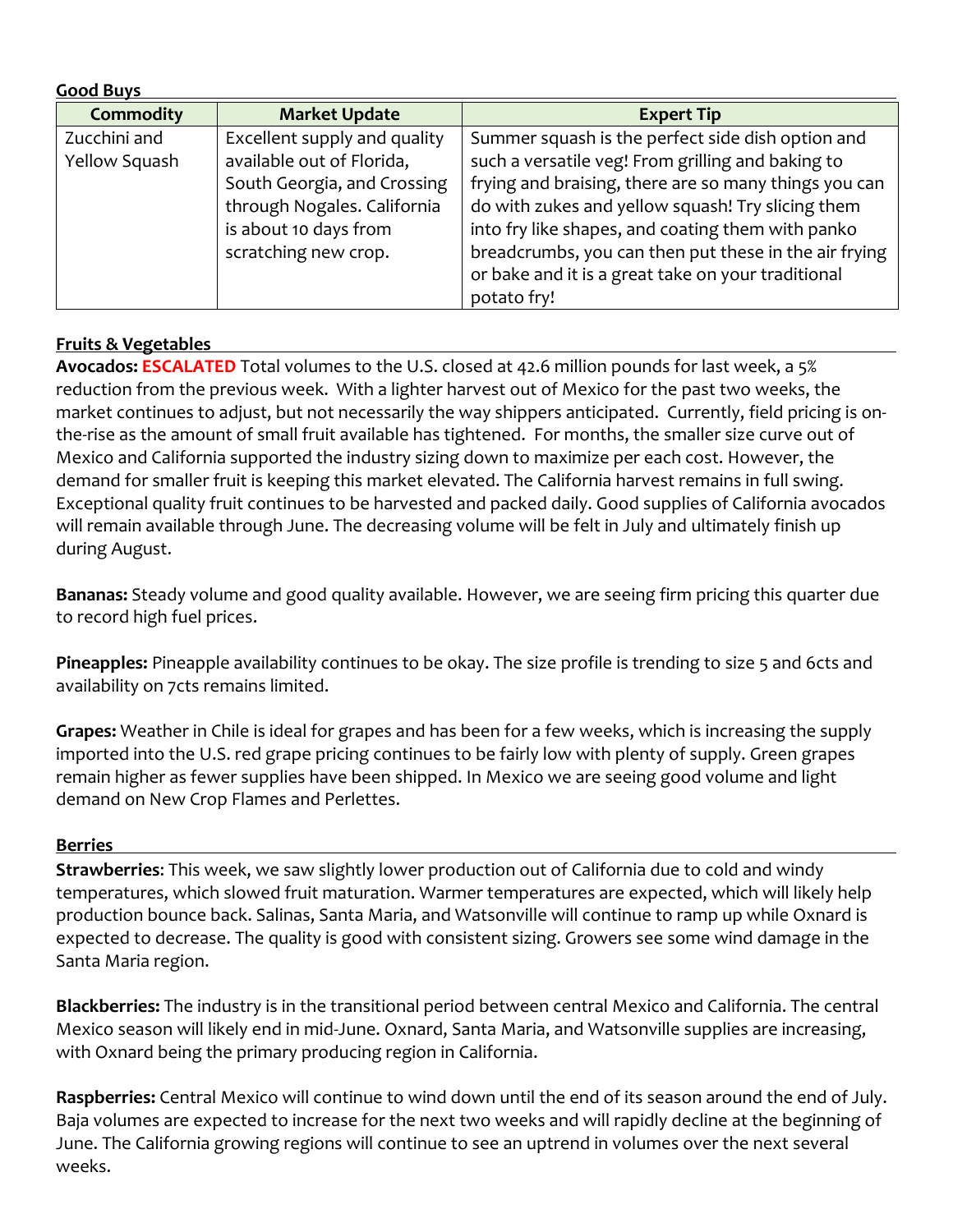**Blueberries:** Mexico production continues to ramp down through the month of May. The San Joaquin Valley is in production and should see good volumes moving forward. Baja is expected to be at its spring peak in the next few weeks. Georgia volumes are trending down, and the season is expected to finish up in the next 2-3 weeks.

# **California**

# **Citrus**

**Oranges: ESCALATED** Small oranges remain fairly tight, with market pricing in the low \$20's for choice grade. Few navels remain, but many growers are on to Valencias. Size structure peaking 56/72, with about 75% being fancy grade.

**Lemons:** Are in full swing, quality has been good.

**Limes: ESCALATED (150 counts and larger)** Volume will continue improving on small limes; however, the crop is simply not sizing up at this point. Growers are optimistic we should see a much-improved size distribution by the middle of June. With this update we expect larger sized fruit to be an issue and ask to be flexible on sizes until we see improvement on volume on large sized fruit.

**Grapefruit:** Ruby grapefruit now available. Size is peaking on 32s and larger fancy and all small sizes 36s and smaller are tight. Texas is expected to start very late.

**Imports/Specialties:** Blood oranges are available in good supply. Imported clems will be available soon.

# **West Coast Lettuce**

**Butter Lettuce:** Market continues active with very good quality.

**Green Leaf:** Quality is very good; Market is slightly stronger with slightly lighter supplies from the recent cooler weather.

**Red Leaf:** Quality is very good with slightly lighter supplies; Market is steady

**Romaine and Romaine Hearts:** Market continues steady with steady supplies. Quality is very good!

**Iceberg Lettuce:** Supply is projected to be lighter than normal due to the cooler weather. Lighter weights and lower pounds per acre are predicted. Quality has been very good with the current weather situation. Demand has been higher than normal and the market is currently active and will continue to improve.

# **Eastern and Western Vegetables**

**Green Bell Pepper: ESCALATED** Overall markets are easing back as more volume becomes available out of North Florida. In Mexico, volume is light as the season winds down over the next several weeks. Coachella is slowly ramping up and quality out of the region is very nice. South Georgia is also ramping up and quality is beautiful, we should see steady markets and improved fob prices continue over the next week.

**Red Bell Pepper:** Good Supply and quality available

**Yellow Bell Pepper:** Good supply and quality available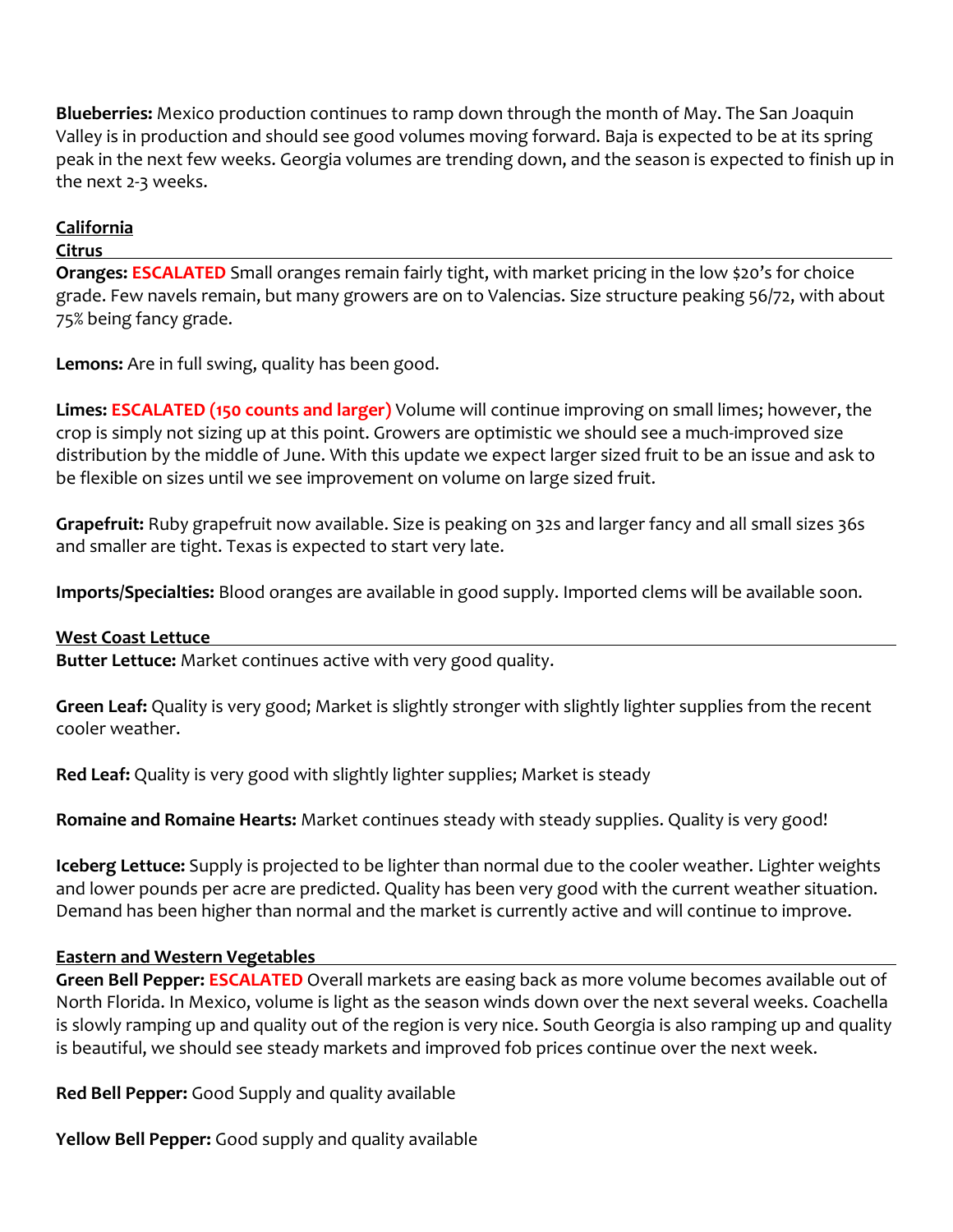# **Mini Sweet Pepper:** Good supply and quality available

**Mixed Chili Pepper: ESCALATED** Improving volume has become available out of Florida and should see South Georgia should ramp up late next week. In McAllen and Nogales, prices remain firm this week but much improved availability on anaheims, jalapeno, serrano, and poblano. Jalapeno and tomatillos are firm but should improve as volume ramps up out of Baja.

**Eggplant:** Good supply available out of Florida and Mexico. Georgia and Coachella are about 2 weeks from starting.

**Slicer Cucumbers:** Florida supply will be wrapping up this week, South Georgia is seeing strong productions and outstanding quality. Volume and quality crossing through McAllen and Nogales remains strong.

**English Cucumbers:** Good quality and supply available out of Mexico.

**Pickles:** Supply was lighter this week crossing through Nogales and quality is very nice. We are seeing better numbers out of South Florida this week as well.

**Green Beans: WATCH LIST** Bean supply in the east is tight as Florida is now done while South Georgia is slow to ramp up. In the west, Mexico is about done with transition to Coachella in full swing followed by Fresno. FOB prices are expected to remain elevated for the next few weeks.

**French Beans:** Excellent supply and quality out of Guatemala

**Zucchini/Yellow Squash:** Excellent supply and quality available out of Florida, South Georgia, and Crossing through Nogales. California is about 10 days from scratching new crop.

### **Herbs**

Fresh herbs remain stable. **Thai basil** is a little short till next week as growers' transition too locally grown. **Italian parsley** was impacted by recent weather/heat issues, but this should only last about 3-5 days.

| <b>HERB</b>       | <b>SUPPLY</b> | <b>QUALITY</b> | <b>COUNTRY OF</b><br><b>ORIGIN</b> |
|-------------------|---------------|----------------|------------------------------------|
| Arugula           | Steady        | Steady         | <b>USA</b>                         |
| Basil             | Steady        | Steady         | <b>MEXICO</b>                      |
| <b>Opal Basil</b> | Steady        | Steady         | <b>MEXICO</b>                      |
| Thai Basil        | Steady        | Steady         | <b>MEXICO</b>                      |
| <b>Bay Leaves</b> | Steady        | Steady         | <b>COLOMBIA</b>                    |
| Chervil           | Steady        | Steady         | <b>USA</b>                         |
| Chives            | Steady        | Steady         | <b>MEXICO</b>                      |
| Cilantro          | Steady        | Steady         | <b>USA</b>                         |
| Dill              | Steady        | Steady         | <b>MEXICO</b>                      |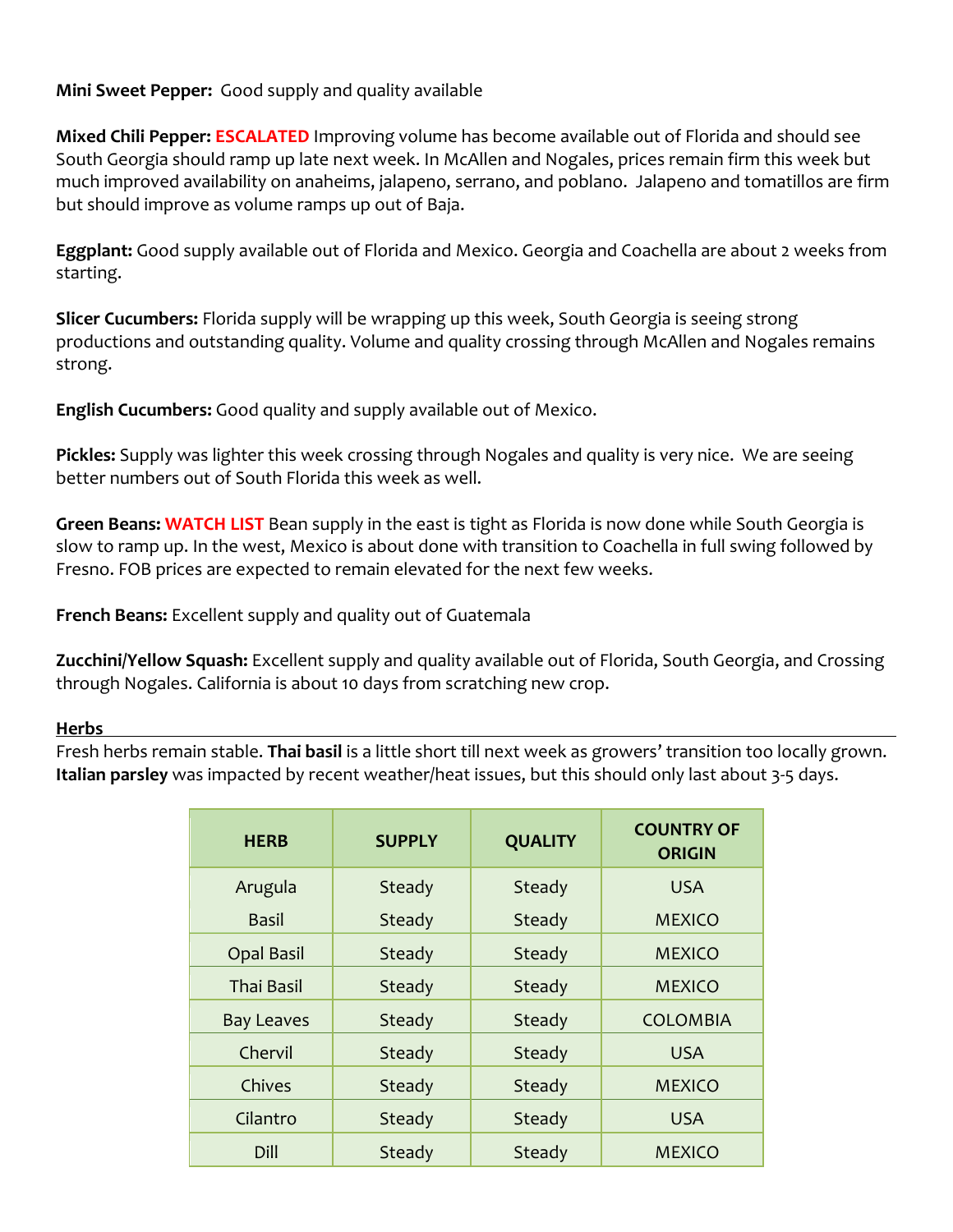| Epazote                | Steady              | Steady        | <b>MEXICO</b> |
|------------------------|---------------------|---------------|---------------|
| Lemongrass             | Steady              | Steady        | <b>USA</b>    |
| Marjoram               | Steady              | Steady        | <b>MEXICO</b> |
| Mint                   | Steady              | <b>Steady</b> | <b>USA</b>    |
| Oregano                | Limited             | Steady        | <b>MEXICO</b> |
| <b>Italian Parsley</b> | Steady              | Steady        | <b>USA</b>    |
| Rosemary               | <b>Very Limited</b> | <b>Steady</b> | <b>MEXICO</b> |
| Sage                   | Steady              | Steady        | <b>MEXICO</b> |
| Savory                 | Steady              | Steady        | <b>USA</b>    |
| Sorrel                 | Steady              | Steady        | <b>USA</b>    |
| Tarragon               | Limited             | Steady        | <b>MEXICO</b> |
| Thyme                  | Steady              | Steady        | <b>USA</b>    |
| Lavender               | Steady              | Steady        | <b>USA</b>    |
| Lemon Thyme            | Steady              | Steady        | <b>USA</b>    |
| Lime Leaves            | Steady              | Steady        | <b>USA</b>    |

### **Melons**

**Cantaloupe:** Most import shippers are wrapping up their seasons, so we are starting to see less fruit available on the east coast. Growers will transition to the Arizona growing region over the next 2-3 weeks. Quality on cantaloupe remains strong with a good mix of sizing.

**Honeydew:** Most import shippers are wrapping up their seasons, so we are starting to see less fruit available on the east coast. Growers will transition to the Arizona growing region over the next 2-3 weeks. Quality on honeydews remains strong and cheaper fruit crossing through Nogales continues to impact the east coast market.

**Watermelon:** Good volume available out of Florida and quality is very nice. Good volume also crossing through McAllen and Nogales on Minis and Seedless.

# **Mixed Vegetables**

**Artichokes:** Quality has improved significantly, with good supply.

**Arugula:** Quality has improved with much better available supplies, market is steady

**Asparagus**: **ESCALATED** Warner weather in Oregon continues to cause lower yields due to seeding. Southern Baja continues with good production, especially on the Jumbo size. Guanajuato should start-up in the next two weeks and Peruvian production remains the same from last week in the north. The south is still seeing cooler weather and markets are less active with more domestic regions starting up and Peru and Mexico with good production.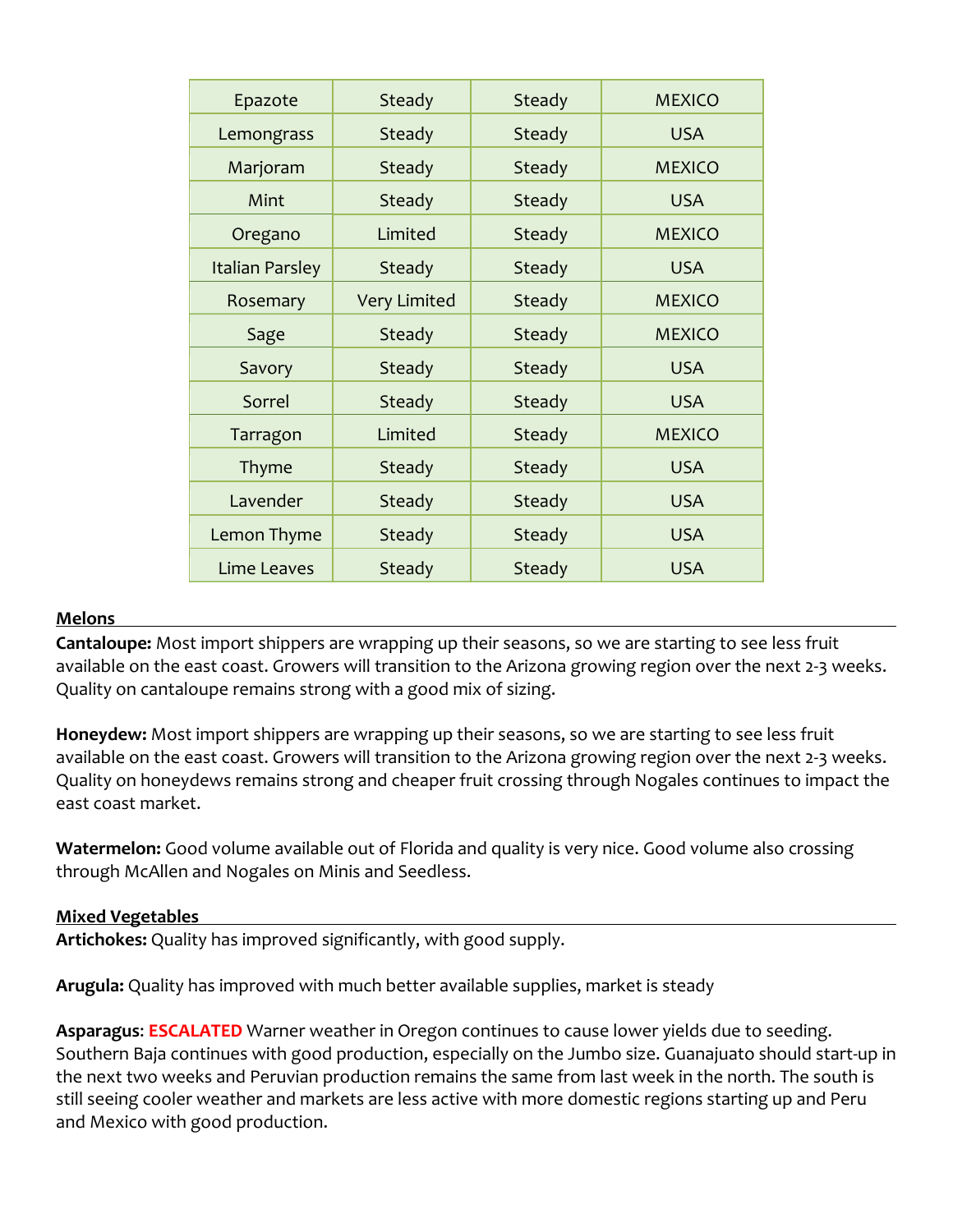**Broccoli/Broccoli Florets:** Market continues steady with very good quality.

**Brussels Sprouts:** Quality is good with very good demand; market continues active with slightly higher pricing.

**Carrots: ESCALATED** Current demand exceeds predicted supply while lower than average yields caused by cold wet weather has limited availability. Shippers continue to struggle with labor due to COVID and not having enough workers show daily to pack carrots.

**Cauliflower:** Quality is very good but with increased demand. Market continues strong and will remain active through next week.

**Celery: ESCALATED** Celery market is very active as we continue to see quality issues in the fields in Oxnard. We are seeing seeders in all fields which is reducing available supply. Look for market to remain strong for while growers navigate through the quality problems.

**Corn:** Good volume continues out of Florida and California. South Georgia will ramp up in approximately 3 weeks. Quality is outstanding**.** We expect markets to firm up as Memorial Day demand at retail increases this week for add promotions.

**Fennel:** Considerably better supply with very good quality, prices are lower.

**Garlic: EXTREME** Domestic supply is very tight, and shippers are holding to averages but we expect this volatile market to continue through next summer. Garlic Company is now shipping product of Mexico until new crop garlic gets started in mid-July.

**Ginger: EXTREME** Ginger is very volatile due to very inconsistent supply and market is higher. Supply remains tight for the foreseeable future.

**Green Cabbage**: **ESCALATED** Quality is good, supplies are lighter. Market is very active

**Green Onions:** Supply is good with very good quality, Market is steady

**Jicama:** Steady supply available crossing through McAllen.

**Kale (Green):** Supply is steady, quality is very good

**Mushrooms**: **ESCALATED** Quality is good, although supply is down and markets are higher primarily due to a lack of labor, shortages in component of growing such as peat moss and other inflationary pressure. We expect to see this continue to be a challenge until some of the growing costs can get under control of this particularly labor intensive and cost sensitive item.

**Napa Cabbage**: Quality and supplies are improving.

**Parsley (Curly, Italian):** Supply will be lighter going through next week, quality is very good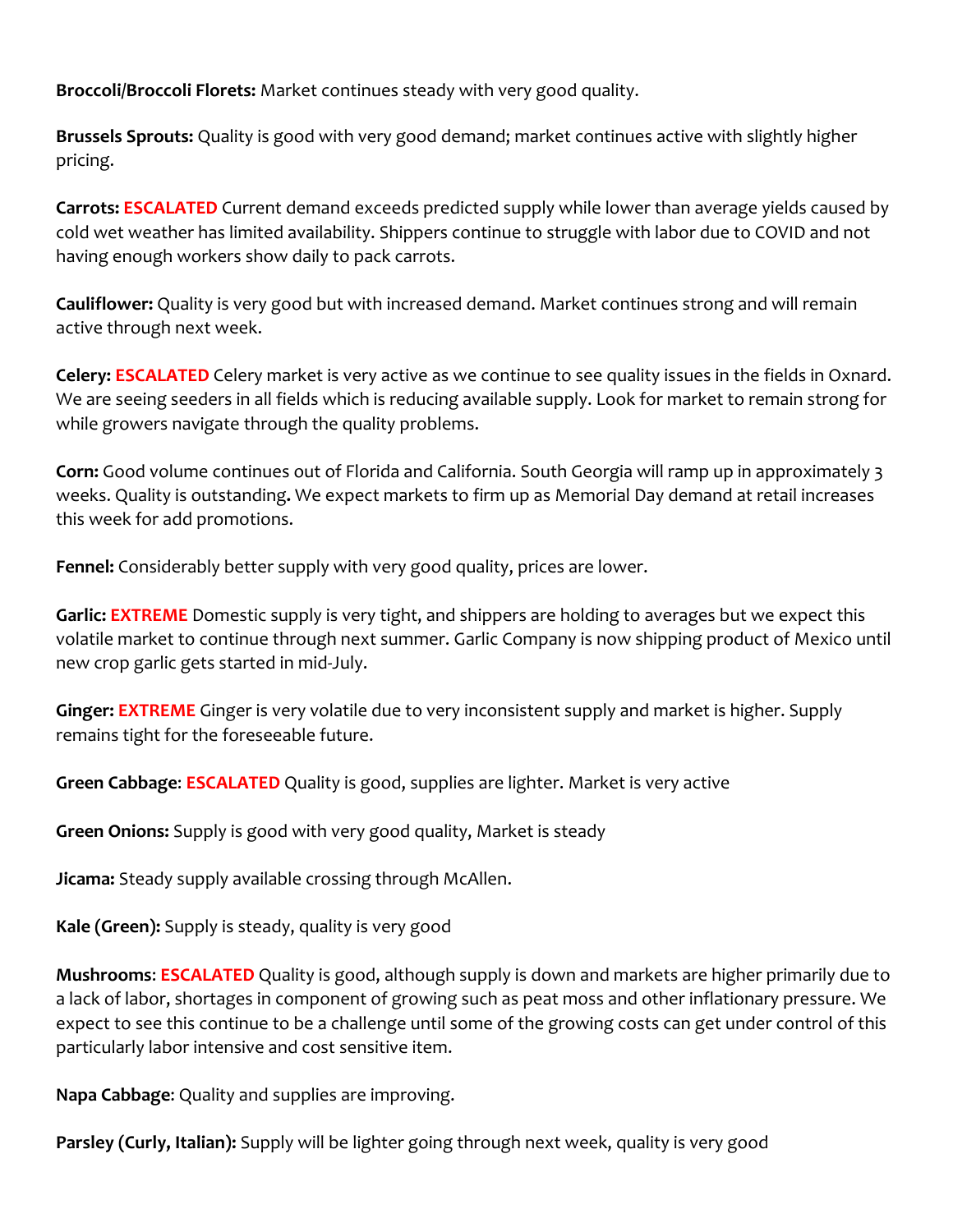**Rapini:** Excellent supply this week and next.

**Red Cabbage: - ESCALATED** Quality is good, supplies are lighter. Market is very active

**Snow Peas and Sugar Snaps: WATCH LIST** Rain has slowed down the production of snow peas, and quality will be affected in the coming weeks. Sugar snap supply is steady out of Guatemala and Mexico sugar snaps are limited, and snow peas are done. US production has started with good supply and quality.

**Spinach (Bunched & Baby):** Supply and quality are good.

**Spring Mix:** Supply and quality are good.

**Sweet Potatoes and Yams:** Demand continues to be stable across all sizes and varieties. There are deals to be had on both #1's and Jumbos out of North Carolina. FOB's out of Mississippi are a bit higher but quality out of that region has been outstanding. We should see prices gradually start to rise throughout the summer months and into the new crop.

### **Onions:**

Product has mostly finished up in Texas, and there is essentially just clean up product to ship at this point. The Northwest is essentially finished up outside of maybe one or two growers in Washington primarily covering contracts. This is likely going to be the scenario for another 1-2 weeks out of this region. Any open market product still being shipped in this region is being kept close and mostly staying on the West Coast. Production has ramped up in the Imperial Valley, CA and should remain this way for another 2 weeks approximately. Because they started their shipping season several weeks earlier in April, they are going to finish their crop a little bit earlier than normal. Because of this, the San Joaquin valley region will likely be able to hold the market up from falling much further come June. There may be some occasional deals, and a little bit of downward pressure once both California and New Mexico start around June 1st, but it appears pricing will likely stay relatively flat. The size profile in CA is heavy to larger size onions, however, they are balancing out to be a good mix across the board. We continue to see East Coast onion options gain popularity due to freight challenges. The round onion program in Georgia and North Carolina is beginning to become a consistently reliable option as growers are increasing their investment out of these regions year over year. Trucks have remained plentiful up until this past week when DOT inspections have caused them to tighten. This is likely a short-term situation, however, it could change the trajectory some and start inching rates back up.

# **Potatoes:**

The potato market has stabilized on all sizes now. While size profiles had been mixed throughout the state, we are seeing #1 count cartons continuing to tighten up all over. The tightest range of size appears to be on 60/70/80 count potatoes. We are beginning to see the market begin to move up again because of this. Pricing had been relatively flat for the last several weeks, but this is beginning to change relatively quickly. Historically, the market pricing is typically heavier to a specific profile, and we see pricing reflective of this. This season, we are generally not seeing pricing reduced on any specific size count cartons or #2s. This is a testament to just how short the crop is, and how spread-out demand is across the spectrum of grades and sizes in Idaho. Growers are beginning to get into their last remaining Norkotah cellars and should finish them up over the course of the next month or two. Growers do see a decrease in production when switching from Norkotahs to Burbanks, as the Burbanks do not pack out with the same level of production than Norkotahs do. The concern this year is that the drop off will be significant as the Burbanks were believed to have taken the brunt of the heat wave this past summer. If that does take place, we will see a